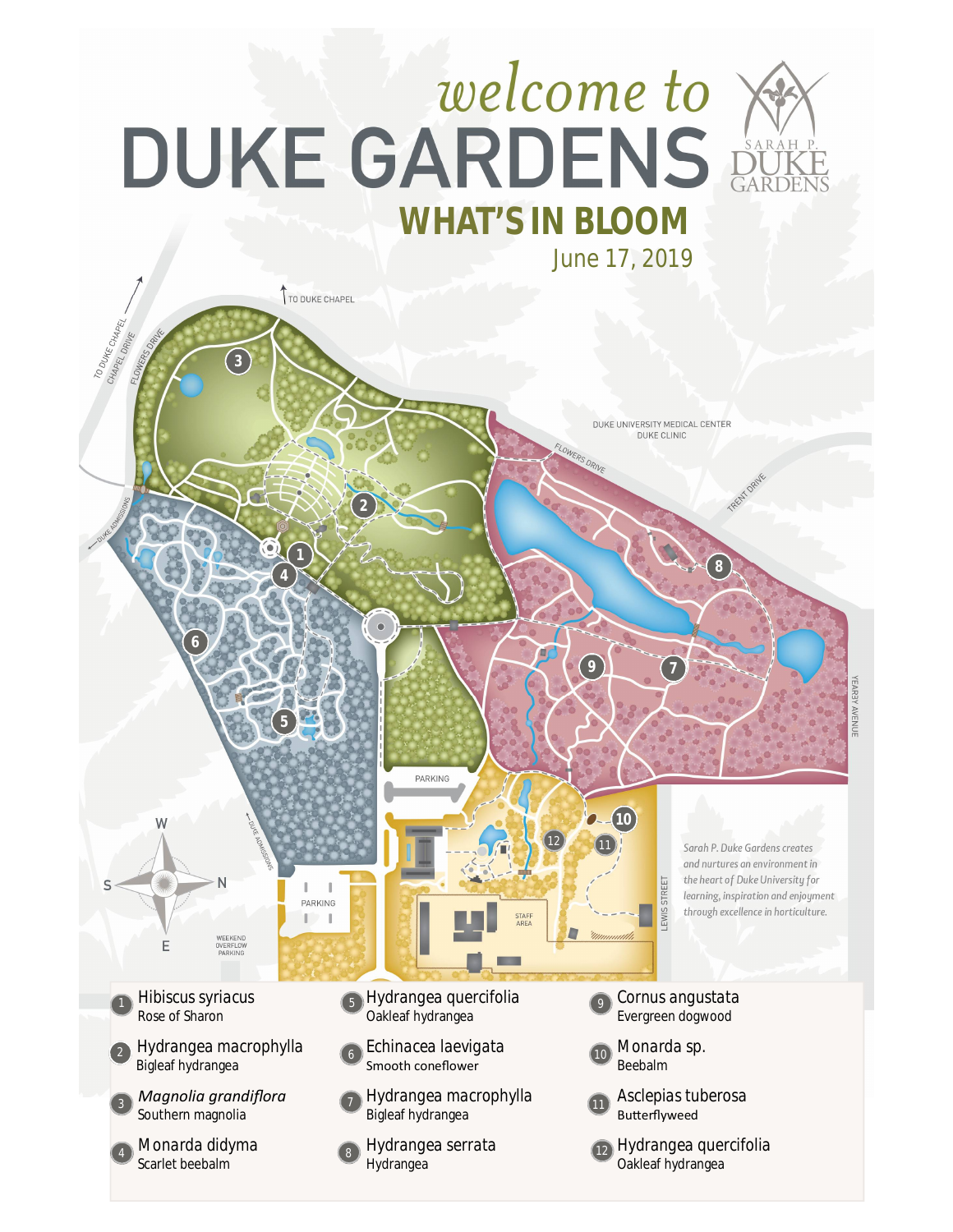## WHAT'S IN BLOOM



June 17, 2019

#### **BLOMQUIST GARDEN OF NATIVE PLANTS**

*Echinacea laevigata* Smooth coneflower *Hydrangea quercifolia* Oakleaf hydrangea *Hydrangea radiata* Silver-leaved hydrangea *Magnolia grandiflora* Southern magnolia *Monarda didyma* Scarlet beebalm *Parthenium integrifolium* Wild quinine *Pycnanthemum incanum* Hoary mountain mint *Pycnanthemum tenuifolium* Narrowleaf mountain mint

#### **DORIS DUKE CENTER GARDENS**

*Asclepias tuberosa* BuƩerflyweed *Gaura lindheimeri* Gaura *Hydrangea arborescens* Smooth hydrangea *Hydrangea quercifolia* Oakleaf hydrangea *Lagerstroemia indica* Crape myrtle *Monarda* sp. Beebalm *Nepeta* sp. Catmint *NicoƟana alata* Jasmine tobacco *Trachelospermum jasminoides* Star jasmine

### **CULBERSON ASIATIC ARBORETUM**

*Cornus angustata* Evergreen dogwood *Curcuma peƟolata* Queen lily *Hemerocallis* sp. Daylily *Hosta* sp. Hosta *Hydrangea macrophylla* Bigleaf hydrangea *Hydrangea serrata* Hydrangea *Indigofera kirilowii* Chinese indigo **Iris domestica Blackberry lily** 

#### **HISTORIC GARDENS**

*Alstroemeria psiƩacina* Peruvian lily *Hibiscus syriacus* Rose of Sharon *Hosta* sp. Hosta *Hydrangea arborescens* Smooth hydrangea *Hydrangea quercifolia* Oakleaf hydrangea *Hydrangea serrata '*Bluebird' Hydrangea *Indigofera amblyantha* Indigofera *Magnolia grandiflora* Southern magnolia *Nepeta* sp. Catmint *Rudbeckia maxima* Large coneflower *Sabal minor* Dwarf palmeƩo *TinanƟa pringlei* TinanƟa

*Zinnia* sp. Zinnia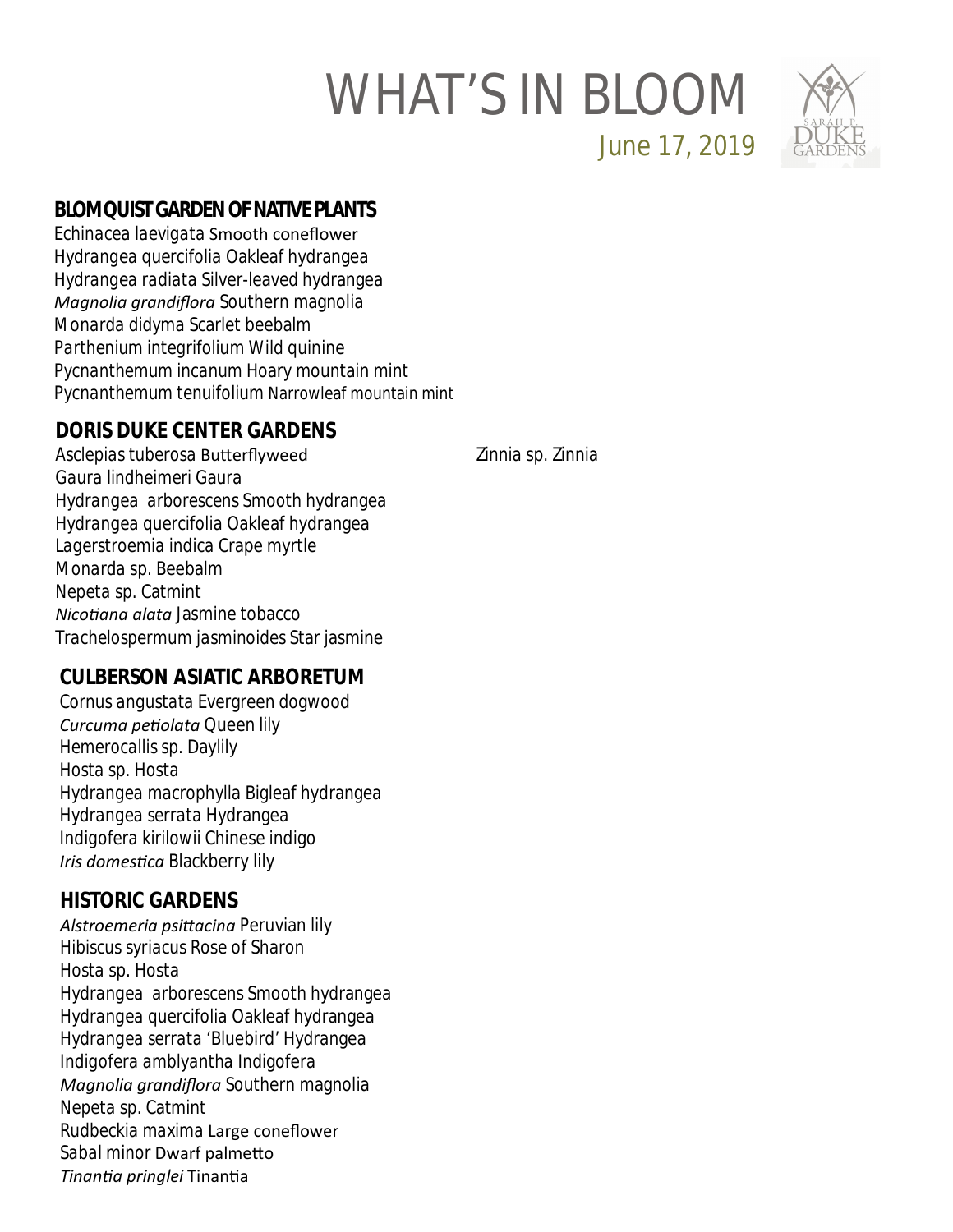